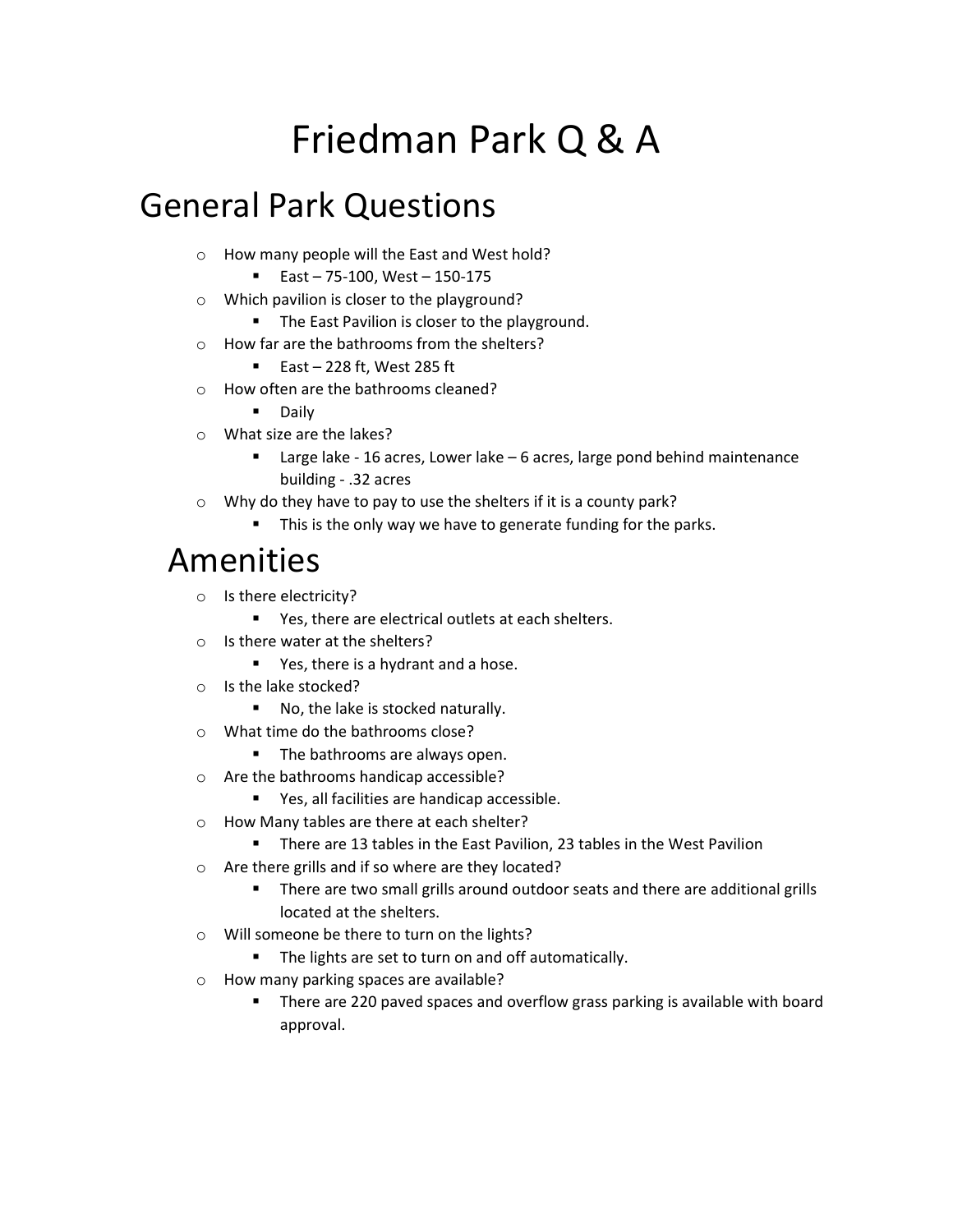# Permitted Activities

- o Can I bring a bounce house?
	- **Parish** Yes, with shelter rental.
- o Can I bring a volleyball net, corn hole, outdoor games, etc.
	- Yes, can be set up in the grass?
- o Can I have food trucks during my rental?
	- Yes, there is an additional \$50 charge to your pavilion rental. More information will be given at time of rental.
- o Can we bring our own grill?
	- Yes
- o Can I fish in the lake?
	- Yes, in designated areas only.
- o Can I kayak in the lake?
	- No kayaking is allowed.
- o Can I swim in the lake?
	- No swimming is allowed in the lake.
- o Do I need a fishing license to fish in the lake?
	- All State laws must be followed.
- o Can the tables be rearranged?
	- Yes
- o Can we have a DJ?
	- **P** Yes, as long as you do not disturb the other rentals, park goers, or residents.
- o Can we have water balloons?
	- **•** Only biodegradable balloons are permitted.
- o Can we have alcohol?
	- Yes, bringing your own requires no extra steps. Alcohol being served requires compliance with state laws. See rental agreement for more details.
- o Can we have glass bottles?
	- No, glass bottles are restricted.
- o Can we use golf carts on the trails?
	- No motorized vehicles are allowed on trails, grass, or walking paths.
- o Can we use the fire pit?
	- Yes, if the shelter is rented.

#### Rental Procedures

o Do renters clean out the grill?

Yes

- o Do renters clean out the fire pit?
	- $N<sub>0</sub>$
- $\circ$  Does Friedman Park take out the trash at the shelters or does the renter take it?
	- **The Parks Department recovers trash, all trash must be bagged.**
- o Do renters have to bring their own supplies for the fire pit?
	- Yes